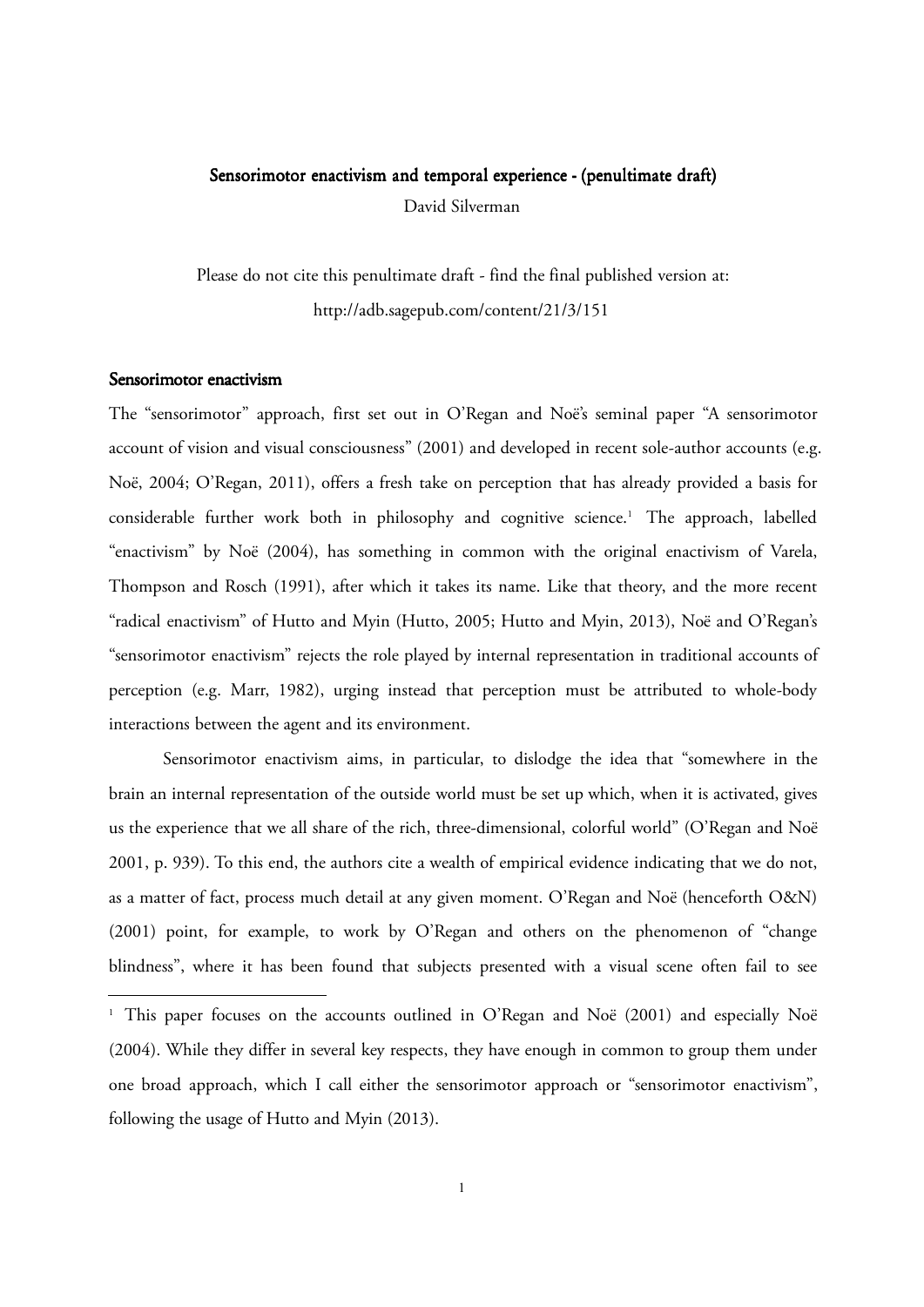objects - apparently in full view - disappearing, shifting or changing colour. In a similar vein, the authors point to work on "inattentional blindness", the phenomenon famously illustrated by Simons and Chabris's (1999) "invisible gorilla" test. Here, subjects were asked to watch a short video of a basketball game and count the number of passes made by one of the teams; on being asked if they saw anything unusual, around half the subjects failed to report seeing that a woman in a gorilla suit walks through the scene.

Echoing Brooks's (1991) line that the world serves as its "own best model", O&N claim that the role played in traditional accounts by internal representation is instead played by the world itself, which serves as an "outside memory" (2001, p. 946). Perceivers access this "memory" by engaging in skillful bodily exploration of the environment. This aspect of the account reflects the "active vision" approach in computer vision, which similarly rejects the computationally-costly construction of detailed internal representations, in favour of embodied exploration of the outside environment (Ballard, 1991). If successful, the sensorimotor account provides a philosophical framework for this kind of approach.

One of the sensorimotor account's most distinctive insights is that to engage in the relevant kind of bodily exploration, the perceiver must deploy its practical knowledge of "sensorimotor contingencies" (2001), the ways sense input, understood as informational input from the sense organs - and, in Noë (2004), as conscious appearance - changes in line with movements by the perceiver's body or the object perceived. Difference in pattern of sensorimotor contingency is held by O&N (2001) to account for the qualitative differences in experience between modalities (for example vision and audition) and within each modality (for example the distinct looks of different colours and shapes). The main benefit of the thesis is that it truly *explains* these differences, where accounts that look for a "neural correlate of consciousness" (p. 940) leave an irresolvable explanatory gap: "Surely the choice of a particular subset of neurons or particular cortical regions cannot, in itself, explain why we attribute visual rather than auditory qualities to this [retinal] influx. We could suppose that the neurons involved are of a different kind, with, say, different neurotransmitters, but then why and how do different neurotransmitters give rise to different experiences?" (p. 940).

Differences between modalities are accounted for by those patterns of sensorimotor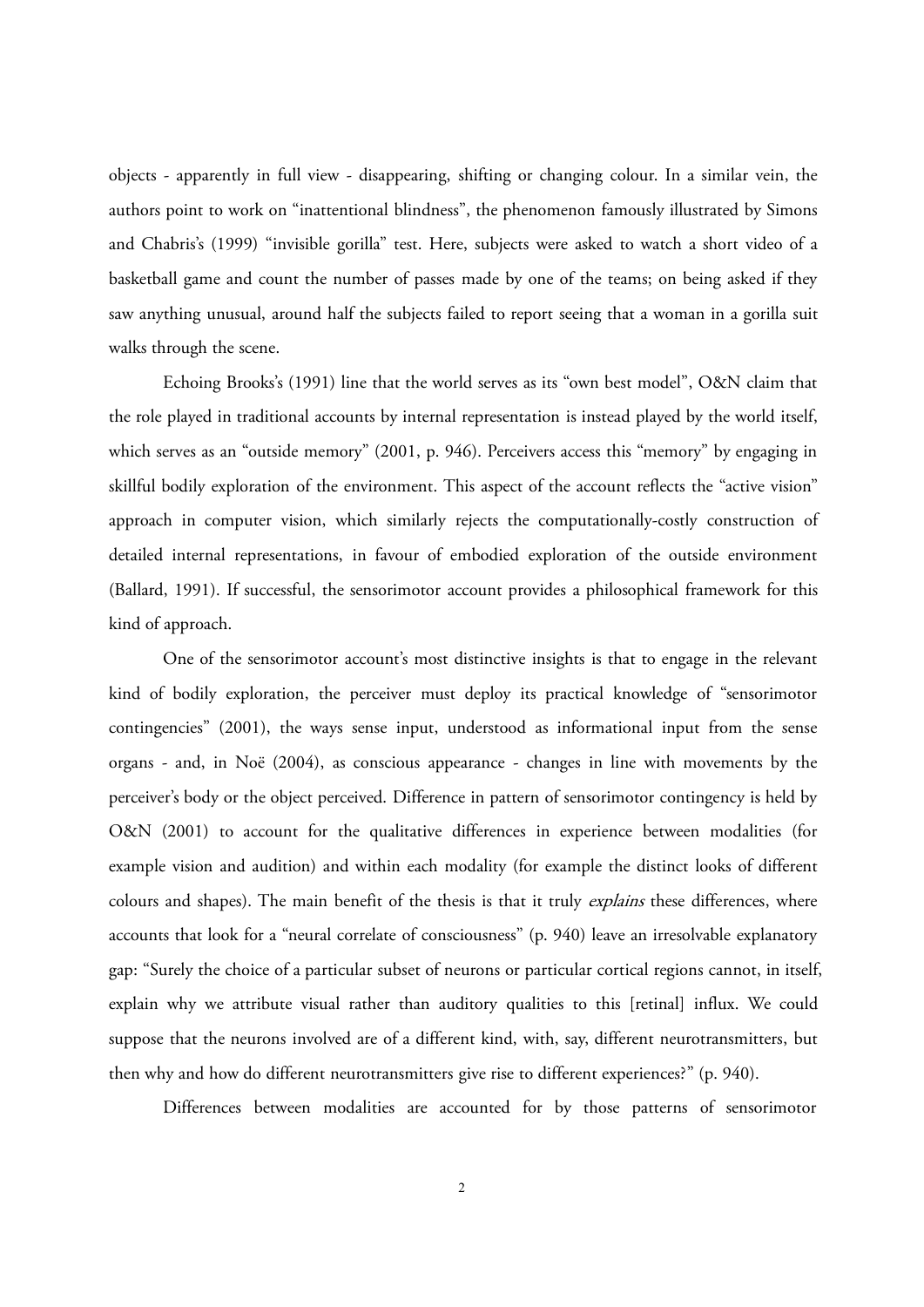contingency that are modulated by characteristics of the perceiver's body:

"[W]hen the eyes rotate, the sensory stimulation on the retina shifts and distorts in a very particular way, determined by the size of the eye movement, the spherical shape of the retina, and the nature of the ocular optics [...] auditory sensorimotor contingencies have a different structure. They are not, for example, affected by eye movements or blinks. They are affected in special ways by head movements: rotations of the head generally change the temporal asynchrony between left and right ears" (O&N, 2001, p. 941).

Meanwhile, differences within each modality are accounted for by object-related sensorimotor contingencies. For example, the visual quality of a shape "is precisely the set of all potential distortions [from our perspective] that the shape undergoes when it is moved relative to us, or when we move relative to it. Although this is an infinite set, the brain can abstract from this set a series of laws" (O&N, 2001, p. 942).

Sensorimotor enactivism can be delineated, in summary, by the following four theses:

The Embodiment thesis: Conscious perceptual experience depends (perhaps constitutively) not just on the brain but also on extra-neural bodily interactions with the outside environment. "There is no 're'-presentation of the world inside the brain: the only pictorial or 3D version required is the real outside version" (O&N, 2001, p. 946); "experience frequently makes use of temporally extended, dynamic access to the world" (Noë, 2004, p. 218), hence, "the physical substrate of the experience may cross boundaries, implicating neural, bodily and environmental features" (Noë, 2004, p. 221).

The Understanding thesis: Conscious perceptual experience depends, constitutively, on the perceiver's "implicit practical knowledge" (Noë, 2004, p. 117) or "mastery" (O&N, 2001, p. 943) of sensorimotor contingencies.

The Sensorimotor Contingency thesis: Phenomenal qualities are accounted for by the distinct ways sense input changes in line with movement by the perceiver or the object perceived. "[A] crucial feature that contributes to what it is like to see is the fact that objects, when explored visually,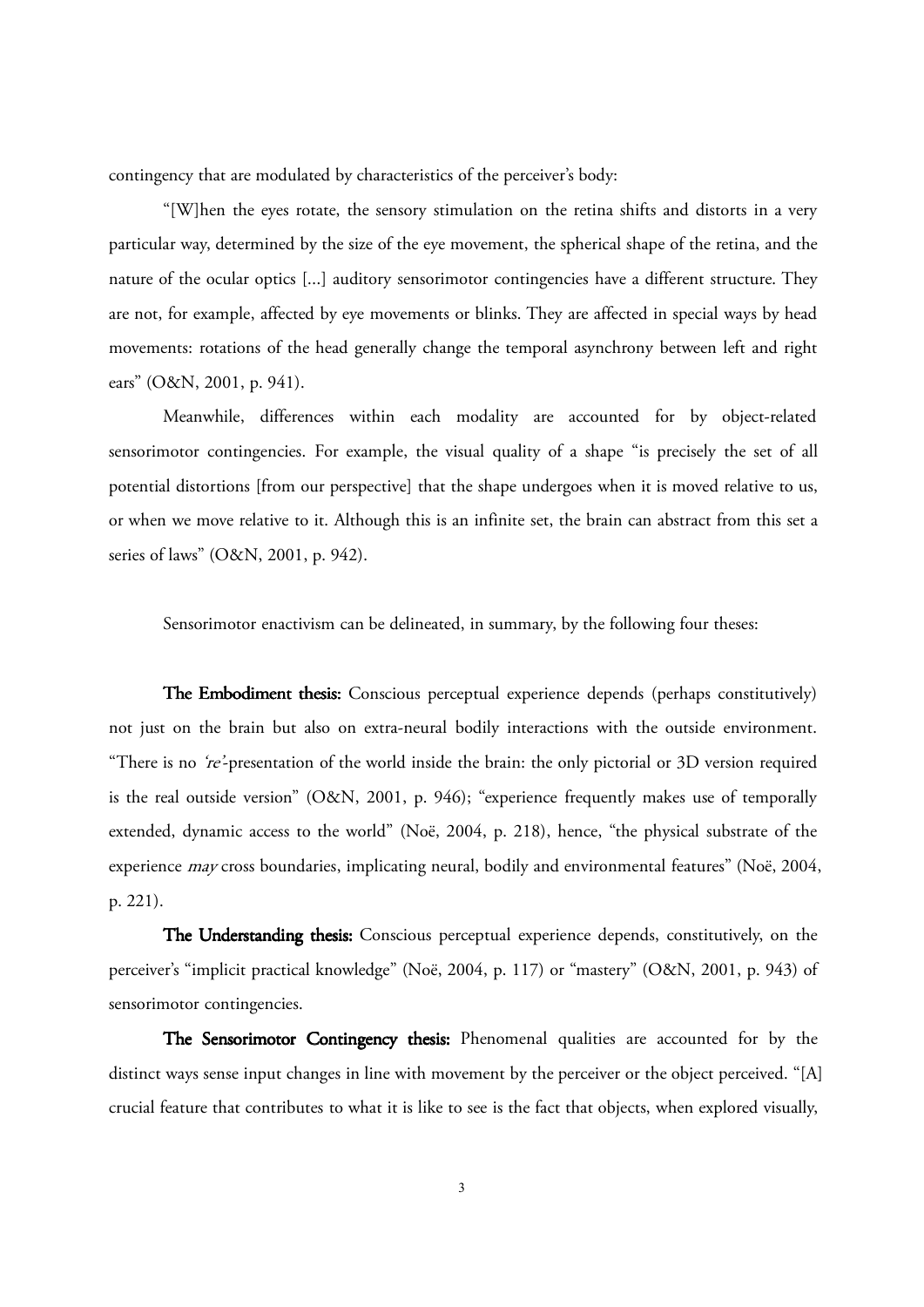present themselves to us as provoking sensorimotor contingencies of certain typically visual kinds, corresponding to visual attributes such as color, shape, texture, size, hidden and visible parts" (O&N, 2001, p. 944).

The Skill-Based Access thesis: In a momentary act of awareness, you never consciously experience any complete object or property (Noë, 2004, p. 135), but, due to your possession of sensorimotor understanding, experience perceptual detail as "accessible" (Noë, 2004, p. 215).

Kelly (2005) observes that any theory of perception must solve a puzzle concerning the direct experience we seem to have of temporally extended events. Clark (2006), making use of Kelly's example, implies that the sensorimotor approach may be compromised altogether by its own unique difficulty accounting for temporal experience. This paper aims to show the direction a sensorimotor enactivist response to temporal experience ought to take and, at the same time, defend the account from the charge that it fails altogether because it is unable to adequately meet the challenge temporal experience poses. Further, the paper aims to show how adopting a particular approach to event perception has an interesting bearing on how the sensorimotor enactivist should explain object perception, too.

In the next section, I discuss the puzzle of temporal experience as it applies to all theories of perception, and the debate over temporality between Noë and Clark. In the third section, I discuss a tension between the ascribed roles of bodily coupling and knowing in sensorimotor enactivism, and argue that this tension should be resolved in a particular way to account for temporal experience. In the fourth section, I discuss the Skill-Based Access thesis, and argue that this too should be reformulated on the lines of my current proposal. In the fifth section, I indicate how the sensorimotor enactivist could provide a unified account both of object and event perception.

## Temporal experience

The puzzle of temporal experience (Kelly, 2005) concerns perceptual awareness of temporally extended phenomena like change, succession and constancy. To illustrate, Kelly offers the example of an opera singer delivering a sustained note. When you hear it, your experience incorporates not just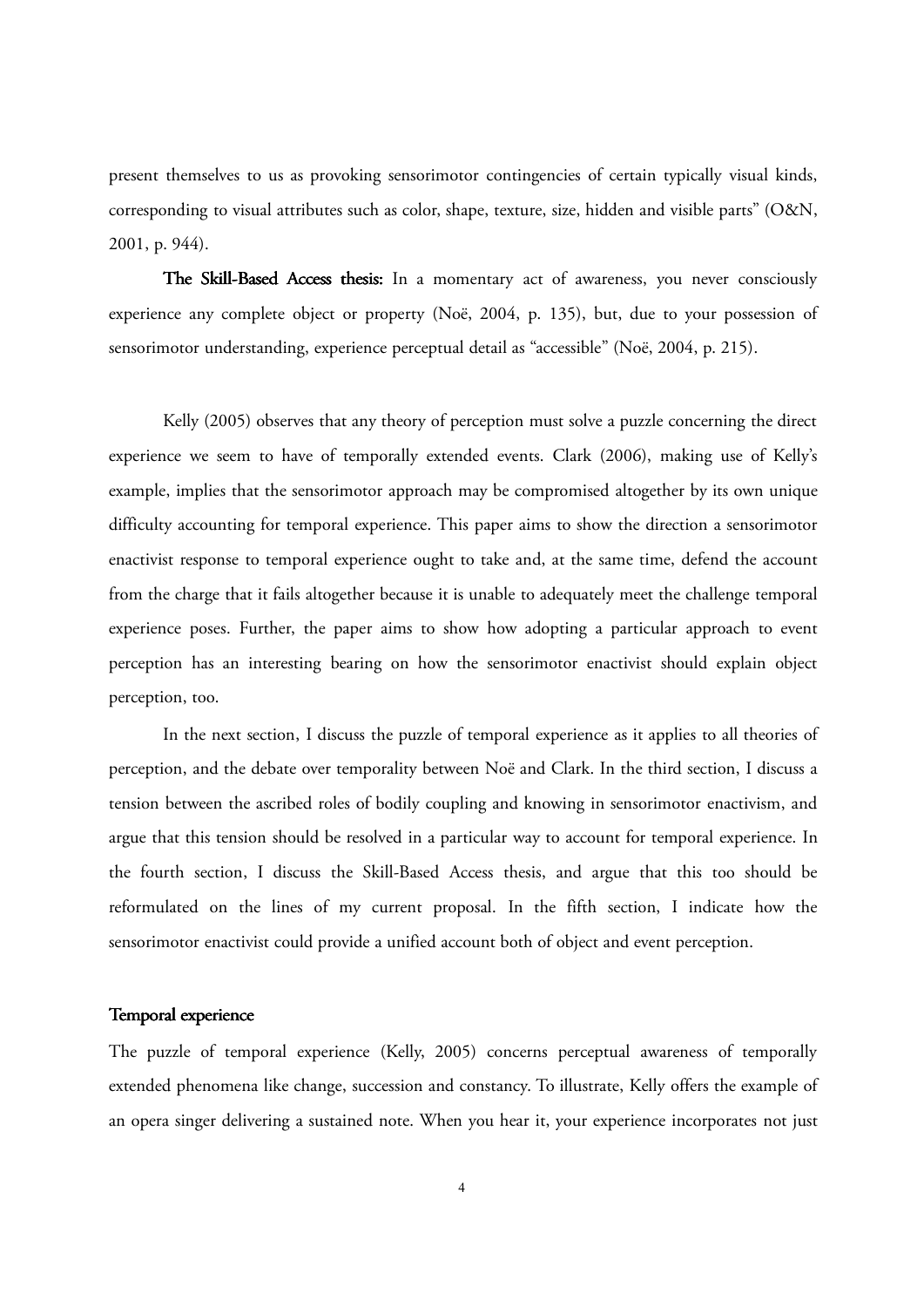#### the note's immediate presence, but also, somehow, its extended temporal duration:

There you are at the opera house. The soprano has just hit her high note – a glass shattering high C that fills the hall – and she holds it. She holds it. She holds it. She holds it. She holds it. She holds the note for such a long time that after a while a funny thing happens: you no longer seem only to hear it, the note as it is currently sounding [...] in addition, you also seem to hear something more [...] the note now sounds like it has been going on for a very long time [...] What you hear no longer seems to be limited to the pitch, timbre, loudness and other strictly audible qualities of the note. You seem in addition to experience, even to hear, something about its temporal extent. (Kelly, 2005, p. 208)

Grush (2007) offers another example of temporal experience, this time concerning motion. Imagine you are looking at a clock. However long you stare at the hour hand, you never see it move, although you can infer it has moved. When you look at the second hand, however, you seem to directly perceive its motion as it moves around the clock face. Temporal experience is a puzzle, as Kelly (2005) puts it, rather than a mere *problem*, because it involves an apparent paradox: What you perceive now, at this moment, ought only to be what is present now. Motion, change and duration are not momentary, but take place over extended periods of time. Solutions to the puzzle will differ in their diagnosis of what is happening when you hear the opera singer, or look at the second hand, but the examples show clearly that there is some datum to be explained.

Dainton (2010) places proposed solutions into three distinct categories. The "cinematic" approach is the view that perceptual experience is divided into static snapshots, like a cinema reel. On this approach, what you perceive at a given instant is just what is present at that instant, meaning you *cannot* right now literally experience a temporally extended event. Temporal experience, here, has to be explained some other way. Crick and Koch (henceforth C&K) (2003), for example, suggest that you do not experience motion, but "a series of static snapshots, with motion 'painted' on them" (p. 122); they suggest, by analogy, that the experience of motion has something in common with the motion suggested by a drawing of a person in mid-stride (p. 122, fig. 1). The other two camps, by contrast, endorse the existence of what James (1982) called the "specious present", an experiential 'now' that really does have duration. The "retention-protention" approach (Dainton, 2010), of which Husserl (1991) and, under Husserl's influence, Varela (1999) were notable exponents, says that the experience of what is genuinely present at a given instant is accompanied by "retentions" from the immediate past and/or "protentions" into the future; these can be understood, respectively, as special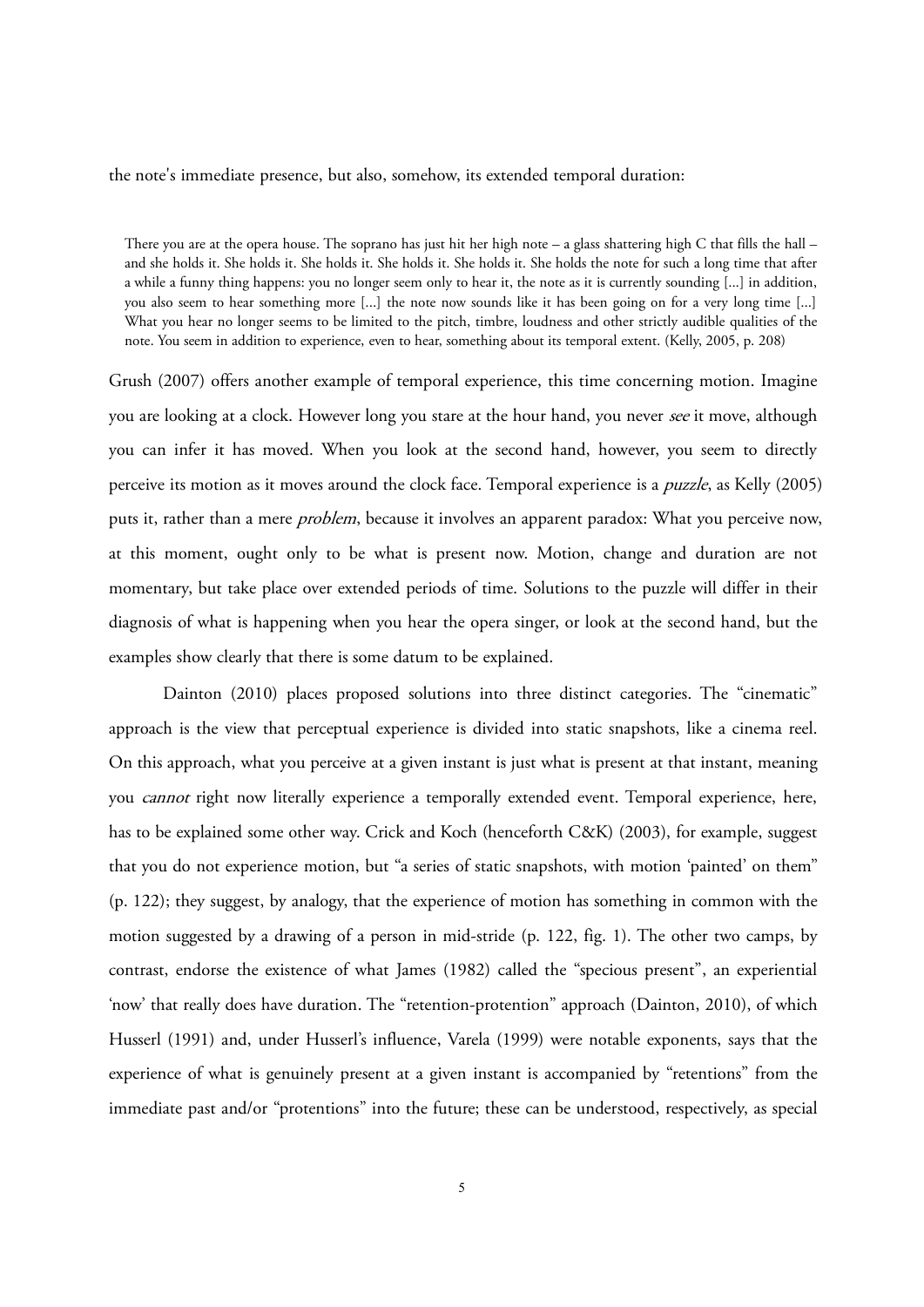sorts of memory and anticipation deployed in perception. The "extensional" approach (or "extensionalism") - endorsed, for instance, by Dainton (2000) - says that the content of the perception (the state of affairs represented by the experience) temporally tracks the vehicle (the physical state that realises the experience). Dainton (2010) observes that on this view, since "our episodes of experiencing are themselves temporally extended, [they] are thus able to incorporate change and persistence in a quite straightforward way".

Clark (2006) uses temporal experience - in particular, Kelly's opera singer example - to expose what he regards as a flaw with sensorimotor enactivism as a general account of perception. His argument asserts that temporal experience poses a problem, in particular, for Noë's Skill-Based Access thesis, the view that you fail to experience the objects of perception as straightforwardly "present", but instead experience them as "accessible", thanks to your possession of sensorimotor understanding. I will not dwell yet on the distinction between simple presence and presence-as-accessibility, but simply highlight that the Skill-Based Access thesis itself rests on the Sensorimotor Understanding and Sensorimotor Contingency theses, and that these views are themselves implicitly targeted by Clark's objection. He says we cannot explain the experience of the opera singer's note "by appeal to any sense of the potential availability of the missing parts of the temporally extended sound stream, nor can we know (indeed, it is barely intelligible to ask) how those missing parts of the soundstream would vary or come into focus as we move our head or body" (Clark, 2006, p. 23). Since the past and future are not, in other words, mediated now by laws of sensorimotor contingency, it cannot be sensorimotor understanding that explains the experience of the note's duration.

Noë's (2006) response agrees that sensorimotor understanding only explains object perception, arguing that this does not compromise the sensorimotor theory in general. He suggests that since event perception is, in any case, a quite different species to object perception, his approach is not committed to giving a sensorimotor account of the opera singer case. He justifies this by reference to the distinct qualitative character of object experience and the experience of the note's duration: "it rides roughshod over the phenomenology […] to say that the past sounds [like objects] are now present or that they are *now accessible*" (p. 28); instead, he claims, you hear the note "as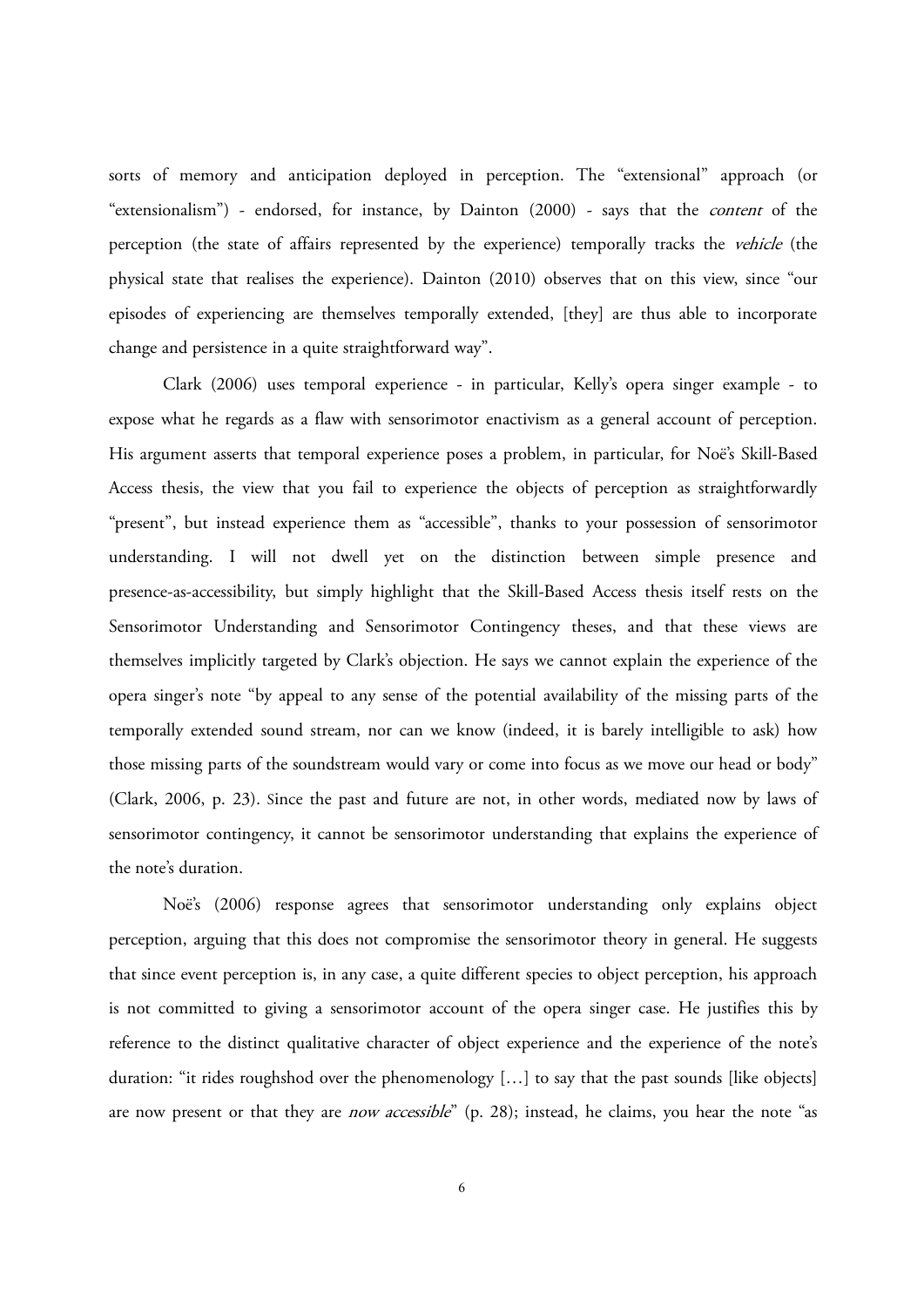having a certain *trajectory* or *arc*, as unfolding in accordance with a definite law or pattern" (p. 29).

Noë's positive account of the opera singer case posits that we have a (non-sensorimotor) grasp of where the note is coming from, analogous to linguistic understanding:

When you hear the singer's sustained note, you do not experience the acoustical properties of the sound, anymore than you experience the acoustical properties of the words you hear when you understand speech. In the linguistic case, you hear meanings themselves, you hear what is said. In the case of the singer, what you actually hear is the singer herself, her voice, her vocal action – what she is doing. It is the fact that the singer is doing something, performing an action, that fixes the relevant temporal horizon and intentional arc. (Noë, 2006, p. 29)

This offers a solution to the temporal experience puzzle akin, in important respect, to Crick and Koch's cinematic account. Where Noë claims that different kinds of knowledge are responsible for object experience and temporal experience, C&K (2003), similarly, ascribe these to separate "mechanisms" (p. 122). Moreover, both C&K and Noë agree that you do not experience temporally extended phenomena *directly*: As with Noë's invocation of an experienced *trajectory*, C&K suggest motion is "'painted' on" (p. 122) to static snapshots, resulting in your experiencing moving objects as being *in* motion, while failing to *directly experience* that motion.

However, Noë maintains that even temporal experience involves a *coupling* with the environment rather than a *representing*:

This suggests a quite different line of response than the one endorsed by the linguistic analogy. Extrapolating from Noë, the thought seems to be that the physical substrate of the experience is a smoothly continuous activity rather than one which breaks down into temporally discrete chunks: hence to explain the physical substrate of perception, one must look at dynamically unfolding interactions, rather than "object"-like structures in the brain. If we appended to this the extensionalist view that the content of an experience temporally tracks the activity of experiencing, it would mean that the content of experience is always, itself, temporally extended. Notably, this does not need to entail that past and future portions of the note should be experienced as now present.

<sup>[</sup>P]erception is an activity of sensorimotor coupling with the environment [...] experiences are not acts [...]; they are not representations; they are *activities*, events themselves; they are temporally extended patterns of skillful engagement. When you perceive an event unfolding, it is not as if you occupy a dimensionless point of observation. You live through an event by coupling with it. (Noë, 2006, p. 31).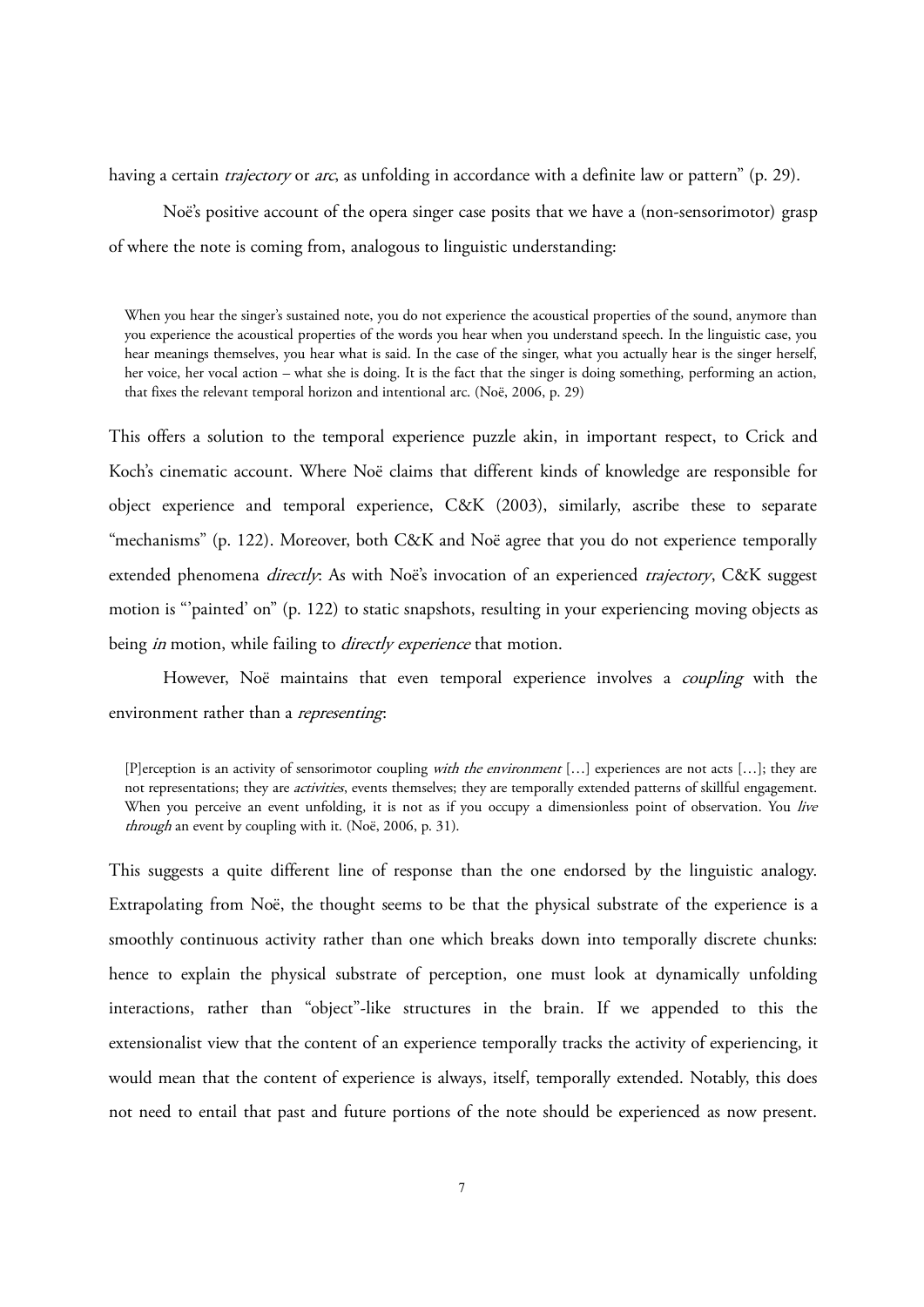Rather, it here may suggest - as Noë claims - that to experience the world is to experience being in the midst of some trajectory.

## Coupling and knowing in temporal experience

The debate over temporal experience speaks to a broader tension within sensorimotor enactivism. As many commentators have noted, the approach sometimes appears to stipulate that the temporally extended *bodily exercise* of sensorimotor knowledge is required; at other times, it apparently suffices that the perceiver merely possesses sensorimotor knowledge. Aizawa (2010) terms these variants, respectively, "Strong Enactivism" and "Weak Enactivism". We could usefully contrast these with Hutto and Myin's "Radical Enactivism" (2013), which abandons the notions of "content" and "knowledge" altogether, in favour solely of their "Strong Embodiment" view that perception is "literally constituted by, and to be understood in terms of, concrete patterns of environmental situated organismic activity, nothing more or less" (p. 11). I will not address the Radical Enactivist position in detail here, but point out, for now, that my arguments in favour of Strong Enactivism take the position closer, at least, to this line.

Noë's discussion of temporal experience betrays a similar tension: while its main claim is that the experience of duration is explained by your understanding of what you are hearing, it indicates a quite different line of response when it argues that hearing the note involves, in any case, a temporally extended *coupling* with the environment. The tension is particularly stark in the case of event perception, because it is hard to see why temporal experience should be explained by understanding *and* coupling. In the original story about object perception, sensorimotor knowledge is sometimes glossed as knowing-how to act, for example when O&N (2001) suggest sensorimotor knowledge is comprised of "action recipes" (p. 945) or when Noë (2004) says: "[t]o experience [an object] as on the left is to experience it as necessitating […] various possibilities of sense-affecting movements" (pp. 87-88). Here, we can readily grasp that perception might involve, vitally, a temporally extended process of bodily coupling, itself mediated by sensorimotor knowledge. By contrast, your knowledge of where the opera singer's note is coming from may be implicit, but there is no obvious way in which it is *practical*, or geared toward action, as sensorimotor knowledge might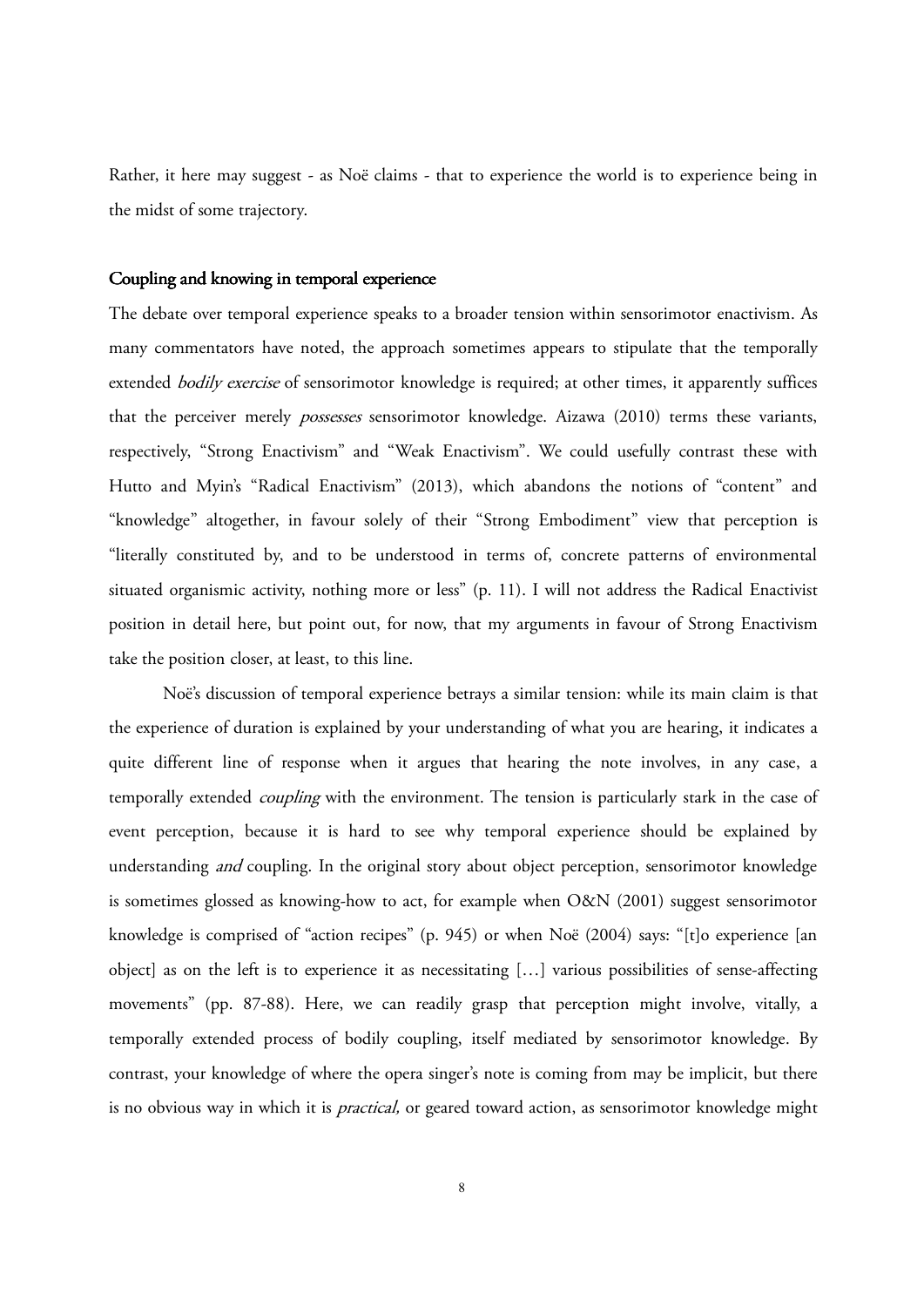be. If it is not practical, but, as Noë suggests, more like linguistic comprehension, then it is hard to see why possessing or exercising this knowledge should entail, in any interesting sense, a *coupling* with the environment rather than just a *representing* of the environment. The sensorimotor theorist, in the temporal case, no longer has an obvious response to the theorist who maintains that neural states or structures alone are the interesting, indeed constitutive, features underlying conscious perceptual experience.

This threatens to undermine sensorimotor enactivism, as it means Weak Enactivism, on the current diagnosis of temporal experience, can no longer sustain any of the theory's main tenets. The Embodiment thesis is ruled out, since bodily movement is not required for perceptual experience. The Sensorimotor Contingency, Sensorimotor Understanding and Skill-Based Access theses are, at best, only partly right, because they account only for object experience, not temporal experience. The sensorimotor enactivist could respond that although event perception is non-sensorimotor, it depends for its existence on object perception, which is sensorimotor. Conceding this much, however, gives the opponent room to deny that perception is intrinsically sensorimotor *at all*. Clark (2008), for example, claims that perception is a matter of sensorimotor summarising - the extraction of information about sensorimotor contingencies, along with other information, for the construction of representations that are not themselves finely sensitive to the sensory effects of possible movements (pp. 190-193).

Therefore, I propose that the sensorimotor enactivist should drop Noë's analogy with linguistic understanding and stick, instead, to an extensionalist story, which says that event experience is explained by a particular kind of temporally extended coupling with the environment. This will require, at least for the temporal case, adopting either Radical or Strong Enactivism. The mere *possession* of sensorimotor understanding would not be be sufficient to explain the experience of duration, since duration is not a matter of sensorimotor contingency. However, the bodily exercise of sensorimotor understanding takes time anyway: so, if we assume the content of experience temporally tracks the vehicle, the experience of duration comes for free. This suggestion is not merely a get-out clause, but fits the phenomenology - the experience of trajectory - aptly described by Noë. It explains why your experience, now, of the opera singer's note sounds like it is part of something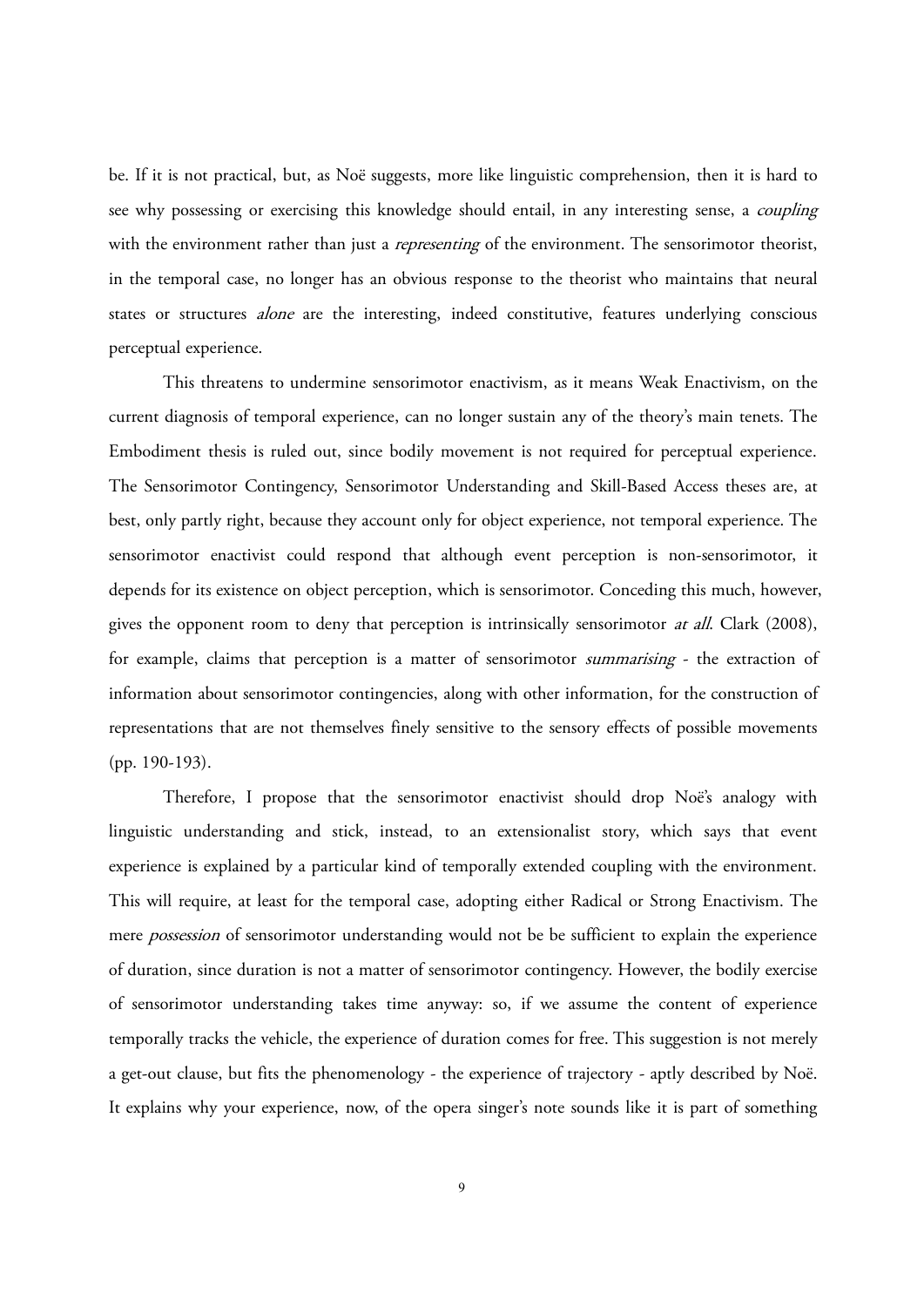temporally extended.

#### Object experience and skill-based access

I have suggested that the best response the sensorimotor enactivist can make to Clark's objection from temporal experience is to argue that temporally extended content supervenes on a temporally extended vehicle, comprised of skill-driven bodily coupling with the environment. This precludes Weak Enactivism about event experience. The sensorimotor enactivist could, conceivably, endorse this, but endorse Weak Enactivism for object experience. In this case, the debates over temporal experience and Weak- versus Strong Enactivism would come apart. My proposed version of extensionalism, however, accounts for object perception as well as event perception. This results from what I contend is the most productive way to understand and make use of the Skill-Based Access thesis, and it is this thesis I turn to now.

Noë (2004) outlines skill-based access when he likens perception to accessing a newspaper via the World Wide Web. He points out that when you view the online version of the New York Times, your computer does not download the day's edition all at once, but downloads, on request, one article at a time. This is sensible, as it limits the burden placed on your computer and internet connection, and means that should an article be updated, you get the latest version. Importantly, accessing the paper in this piecemeal fashion is, for all intents and purposes, just like having the whole issue there at once, since every article is accessible as needed. The day's edition is available, as Noë puts it, virtually. Seeing, Noë suggests, works in a similar way. You do not experience, all at once, a richly detailed visual field. Instead, you access, as required, detail available from the outside environment. The presence of rich detail is also, in this sense, virtual (Noë, 2004, pp. 49-51).

However, in a crucial disanalogy with the computer case, Noë claims that perceptual presence is "virtual *all the way in*" (2004, p. 134). The suggestion is apparently that no complete property is ever present to experience in a local or offline manner: a claim Noë argues is justified by attention to one's own experience: "A perceptual experience doesn't analyze or break down into the experience of atomic elements, or simple features […] the moment you stop and try to make a specific feature the sole object of your consideration - this shade of red, for example - it slips away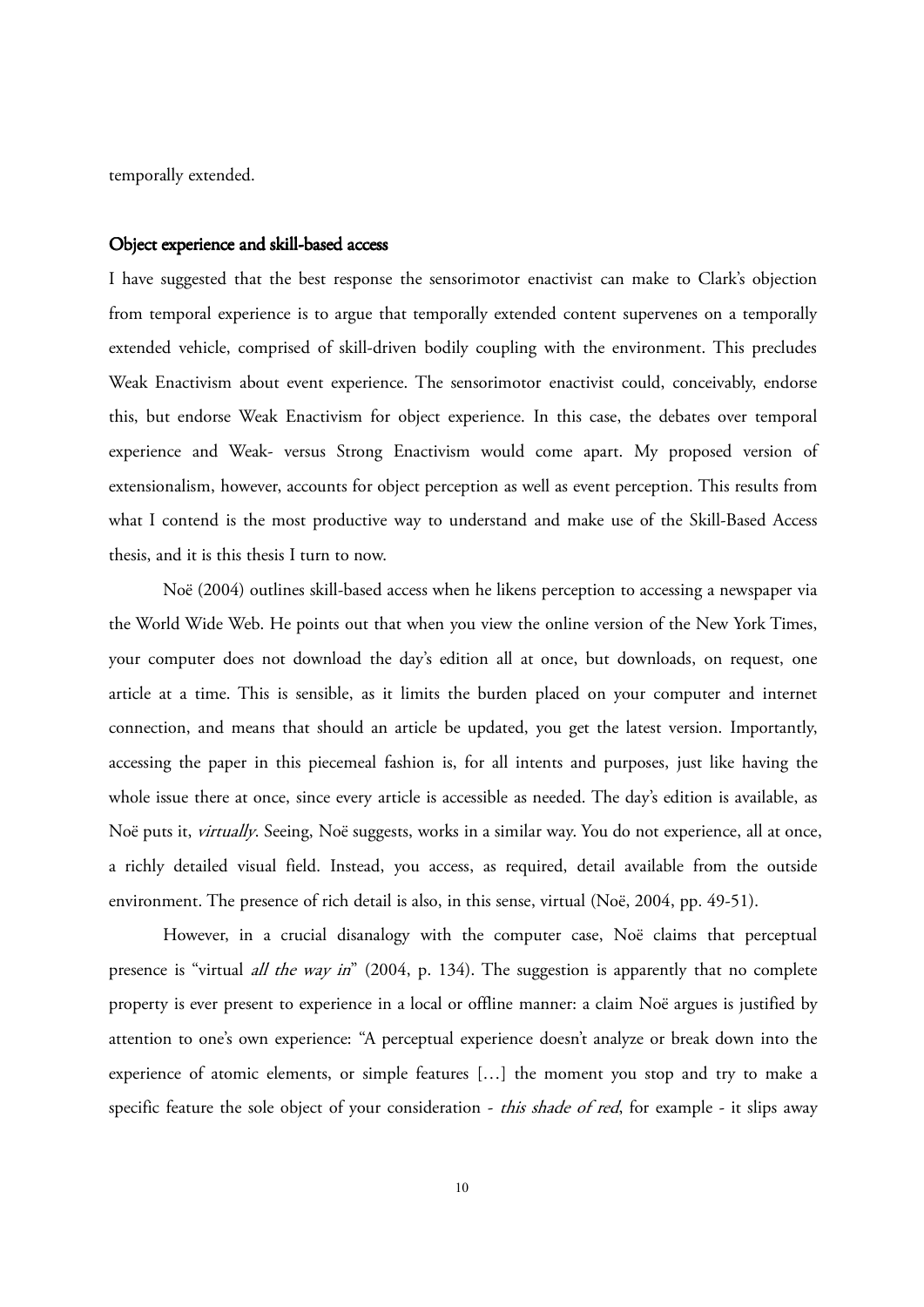from you in the sense that it exceeds what you can take in, in completeness, in an instant" (2004, p. 135).

This is a puzzling sort of claim. There is (I think - and the reader might accept, at least for the sake of argument) something in Noë's phenomenological claim that you cannot, in a momentary act, get a visual grasp of any complete property, such as a shade of red. However, there is certainly something it is like to see a red thing. Noë (2004) explains this by claiming that properties are "present not *as represented*, but *as accessible* [...] [t]hanks to my possession of sensorimotor skills" (p. 215). As he puts it in a later piece, the environment "shows up as present, but out of view, in so far as I understand that I am now related to it by familiar patterns of motor-sensory dependence. It is my basic understanding of the way my movements produce sensory change given my situation that makes it the case, now, even before I have moved an inch, [emphasis added] that elements outside focus and attention can be perceptually present" (Noë, 2009, p. 474). This view is a Weak Enactivist position, since it stipulates that no movement or temporal extension is required. As a result, the perceptual experience described must be the result of an internal state, plausibly an internal representation specifying what movements the perceiver should make to bring objects into view.

It is not obvious, however, why this sort of sensorimotor understanding should not allow a perceiver at some instant to take in an atomic visual feature, given visual features are meant to be specifiable by reference to movement-related contingencies. We could make sense of this by supposing that the sensorimotor knowledge made use of by the perceiver at a given moment fails to correspond, precisely, to any atomic feature, such as a shade of red. If this were true, however, it would not be clear how we can explain the fact that perceivers experience shades of red at all. As I result, I contend that the best way to make sense of the computer metaphor, and the associated phenomenology, is to hold that object experience, like event experience, supervenes on a temporally extended material realiser. In other words, the extensionalist proposal is useful as a way to characterise both event and object perception. I elaborate on this in the next section.

#### Extensionalism about event and object experience

It is beyond the scope of this paper to consider the merits and demerits of various approaches to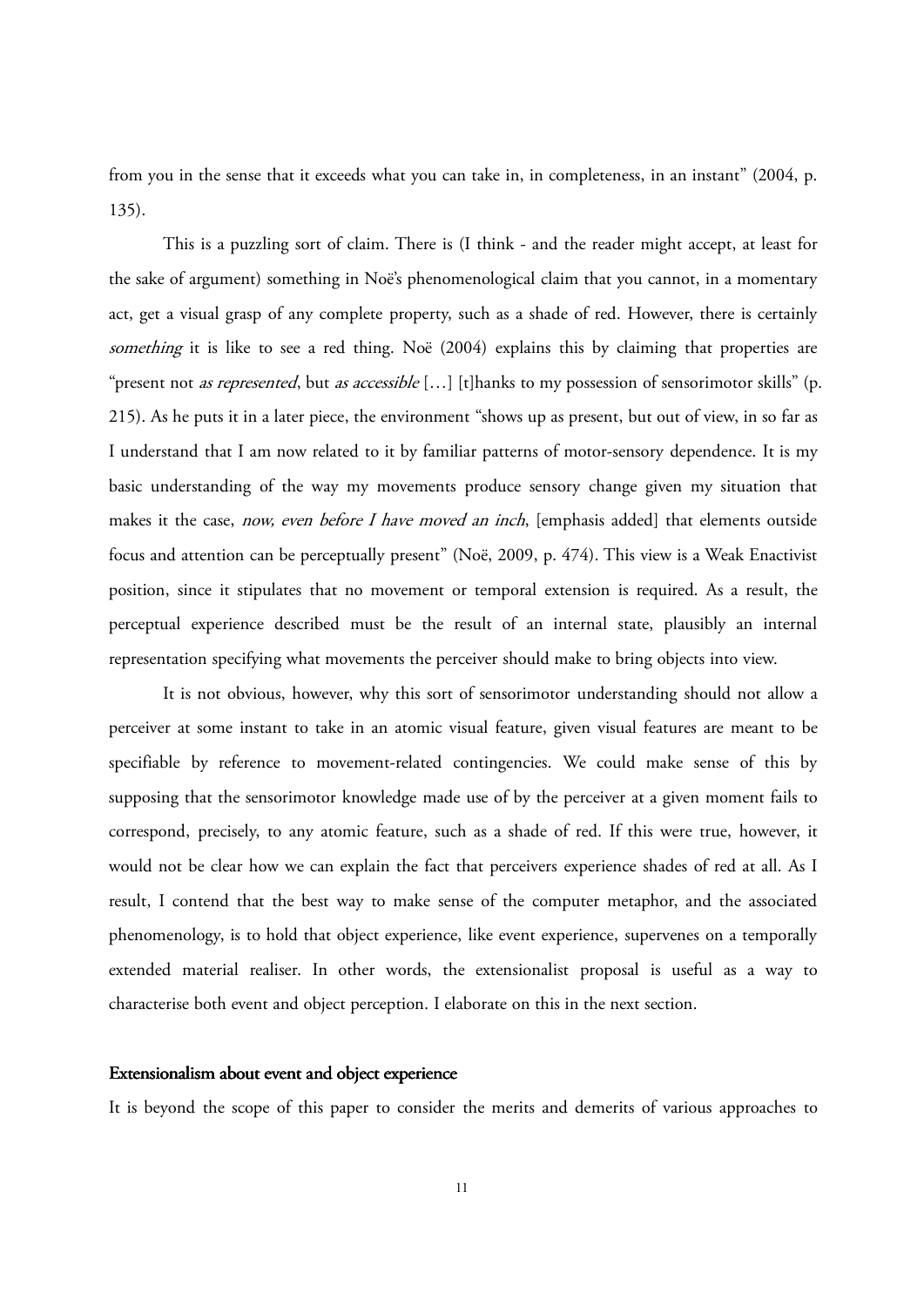temporal experience independent of their relation to sensorimotor enactivism. I argue, however, that extensionalism is likely to provide the right conceptual foundation for a sensorimotor enactivist response to temporal experience. Adopting this approach is useful for the sensorimotor enactivist, because it allows the theorist to respond convincingly to the specific challenge set by Clark (2006), and thereby save the approach from the danger that it fails altogether because it is unable to account for temporal experience. More significantly, there is good reason to endorse the extensionalist claim that perceptual content temporally tracks a temporally extended vehicle anyway, since it has the added utility of offering a new and better way of explicating some of the compelling claims made by the Skill-Based Access thesis. On my proposal, event and object experience are not only explained the same way, but are aspects of the same phenomenon.

An extensionalist sensorimotor account, in the first place, explains temporal experience by positing that perceptual awareness of a temporally extended event supervenes on a temporally extended process of interaction between the perceiver and the environment, in such a way that the content temporally tracks the vehicle. This is, in principle, compatible with the view that *object* experience is explained by the mere possession of sensorimotor knowledge, a Weak Enactivist thesis. However, we could plausibly go further and suppose that the characterisation of object experience found in the Skill-Based Access thesis can best be explained by accounting for object experience in the same way as event experience.

An initial move is to reject any suggestion that knowing the movements you could make to bring an object into view can amount, by itself, to entertaining perceptual content about that object. Instead, the mere possession of sensorimotor knowledge might enable, more modestly, a nonspecific feeling that there is detail available which can be accessed from the environment as needed (as suggested by Clark, 2008, p. 194). To account for perceptual content - corresponding to an opera singer's note, or a shade of red - I suggest we instead point to the perceiver's skillful coupling with an environment in which the relevant laws of sensorimotor dependence apply.

Suppose, for the sake of argument, that this is a correct account of object experience. Combined with the extensionalist claim that the content of perceptual experience temporally tracks the vehicle, it would follow that the content of object experience is itself temporally extended. This is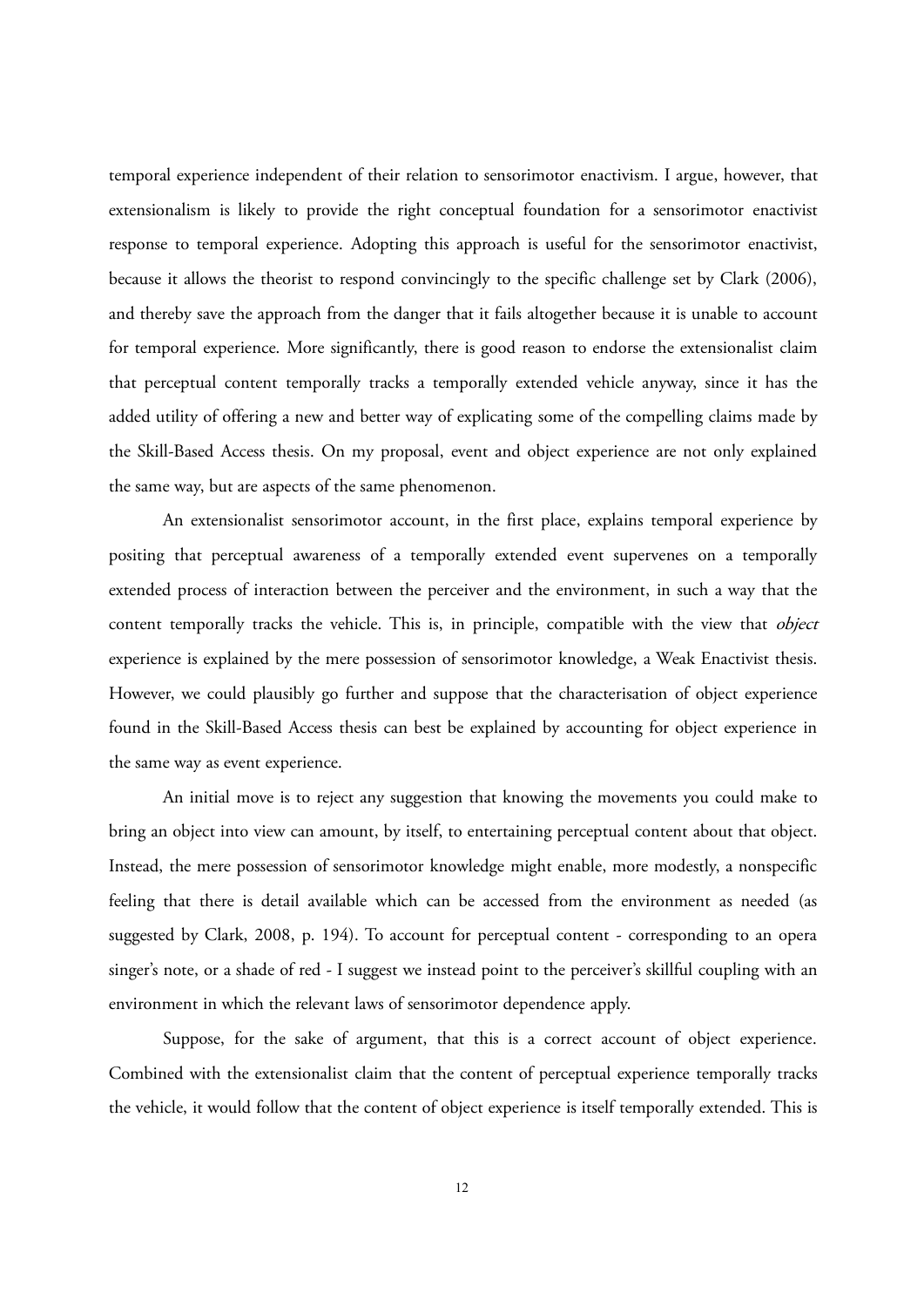counterintuitive, but compelling if you consider the Skill-Based Access thesis in a particular light. Recall two of the claims that the thesis incorporates. There is a phenomenological claim, concerning a perceiver's inability to experience, in a momentary act, any atomic visual features. There is also a claim about the material substrate of experience, captured by Noë's discussion of virtuality, which suggests that perception is entirely beholden to the agent's online interaction with the environment. Neither of these claims are indisputable, but they are coherent accounts of how perception may work. If you think there is something right about the Skill-Based Access thesis, extensionalism about object experience offers a way to make sense of it. On the view I recommend, one cannot, in a momentary act, take in a shade of red for the very same reason that one does not experience, at this instant, the past and future portions of the opera singer's high C. Perceptual experience, both of objects and events, supervenes on something that may, essentially, be understandable only by reference to a temporally extended, dynamical process.

Noë's (2004) claim that experience is "virtual *all the way in*" (p.134) could suggest that the spatial size of the visual field is infinitesimally small or even non-existent. This makes the sensorimotor account sound like it denies perceptual experience altogether. A better gloss on the claim says that experience is virtual *all the way in* not, primarily, because the information processed at one time by the visual system is minimal - although it may be minimal - but because this information can only be processed in the course of temporally extended coupling with the outside environment. To revisit the World Wide Web analogy: if your access to the online newspaper were virtual *all the way in*, a faulty understanding of virtuality would suggest that your computer "knows" how to access the internet, but has no screen with which it can locally display a web page. According to my gloss, however, the computer has a screen, but loses its ability to display any web page - even one you already have open - the instant it loses its connection to the Internet. It is a commonplace that perception, ordinarily, requires that there is an environment present to perceive. However, the point of virtuality, as currently understood, is to show that ongoing dynamic interaction with the environment is a conceptual *necessity* for perceptual experience.

An upshot of this view is that perceptual content can only supervene on a temporally extended vehicle, and never on a momentary state. This goes part way to accounting for the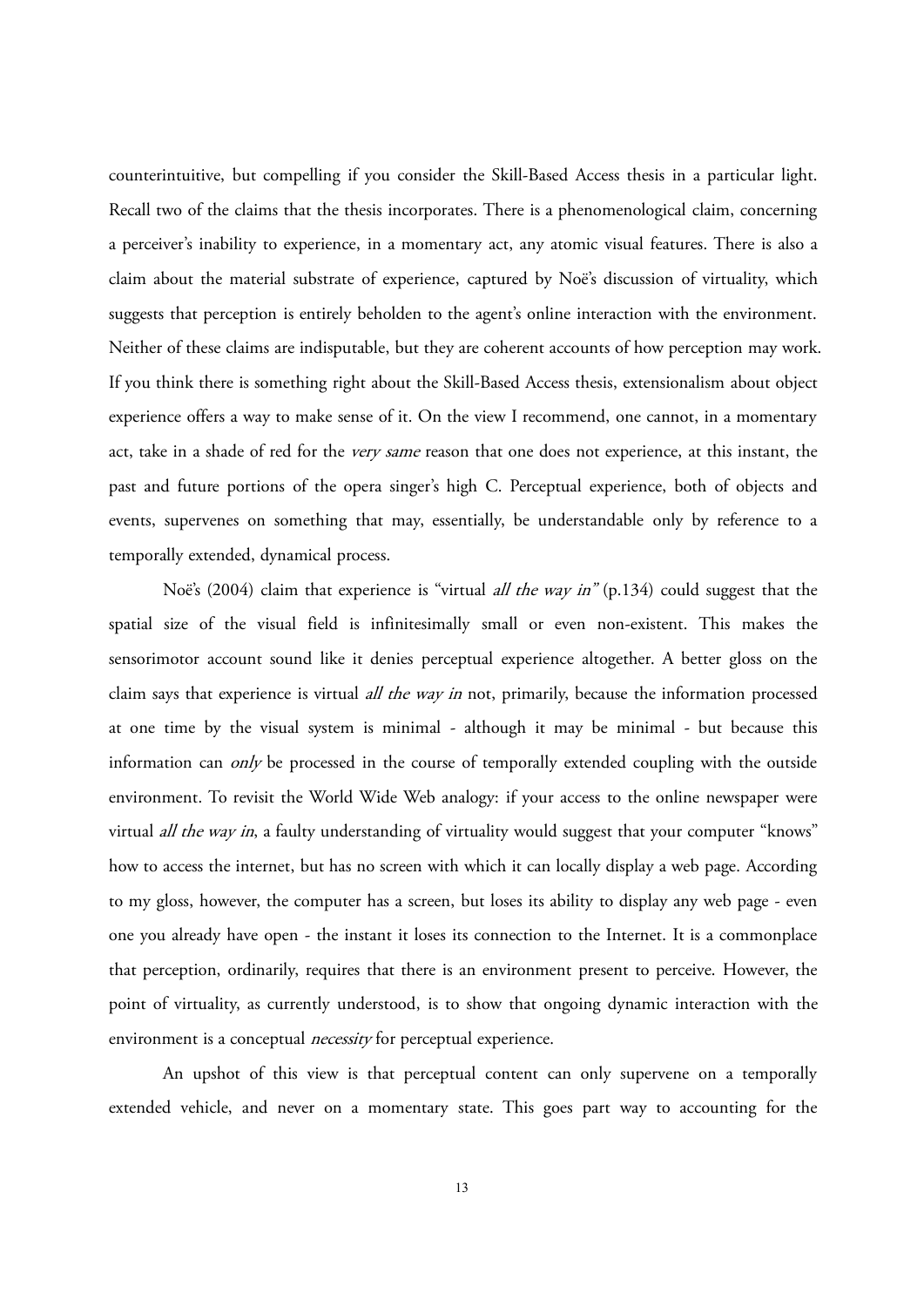experiential quality that Noë observes accompanies skill-based access, namely the inability to fixate, at an instant, on any atomic visual feature. Note, however, that the content of an experience need not temporally track the material realiser. If it does not, a temporally extended vehicle could yield the experience of an instant in time in which you take in a shade of red. The extensionalist view that the content does temporally track the vehicle has the benefit of offering an apt way to reformulate the phenomenological account offered by Noë. The inability to take in a shade of red in what you experience as a durationless instant is explained by the fact that having an experience of red is, in part, having an experience of duration. A visual feature never feels phenomenally present at this instant because, before you have a chance to fixate on it, the relevant detail has lapsed from being something that you are confronted with now, to something that you have been confronted with a moment ago. Extensionalism, here, allows that you can experience a shade of red, but stipulates that this takes place - and is experienced as taking place - over an interval of time. The process is likely to be assisted if your movements during that time help you gain information about the patterns of sensorimotor contingency that currently hold between your body and the environment.

Returning now to the debate between Clark and Noë, Clark's objection to skill-based access is that elapsed portions of the opera singer's note are not accessible now, hence your experience of them cannot be explained by means of their accessibility. Noë's response denies that object and event experience need to be explained in the same way, on the grounds that they are different species of awareness: "*objects* are primary in our experience [...] experience of events depends on a more basic sensitivity to the presence of objects" (Noë, 2006, p. 31). I have earlier argued that Noë's line of response may be inadequate to defend the central tenets of sensorimotor enactivism. This drawback can be avoided, I now argue, precisely by reversing Noë's claim, and contending that the experience of objects depends on the ongoing conscious presence of events that have been occurring moments into the past.

## **Conclusion**

Given the influential character of Noë and O'Regan's work, it is a matter of some importance that the approach has the resources to provide a plausible answer to the puzzle of temporal experience.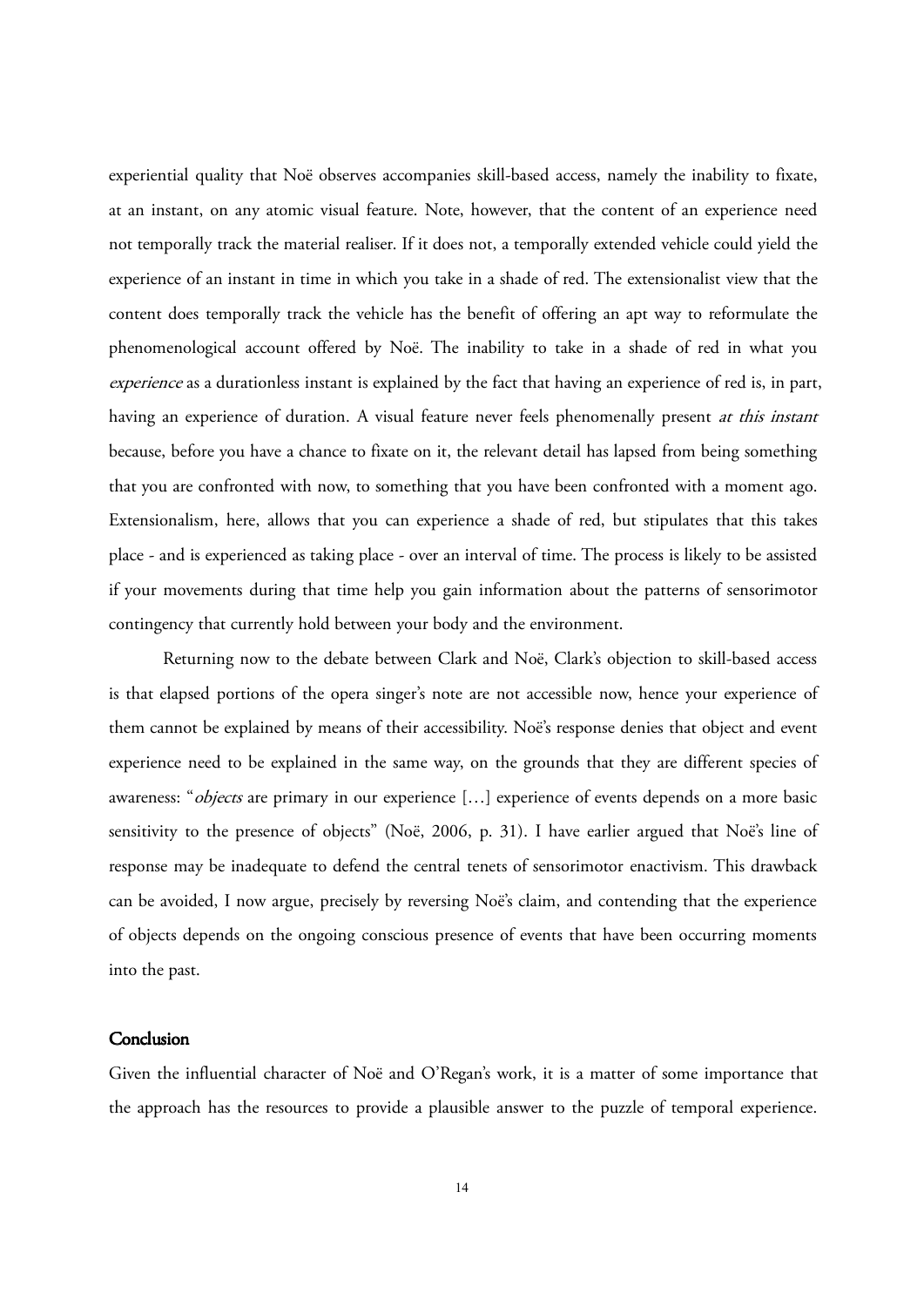Noë (2006) offers an ambivalent response. He suggests, briefly, that it can be explained by temporally extended "coupling". As I have argued, however, there are no obvious grounds to endorse this, given his main claim that the experience of the opera singer's note is explained by an understanding, akin to linguistic comprehension, of where the note is coming from. While this latter claim provides an account of temporal experience, it entails an abandonment of the four central tenets that I mentioned in the introduction, as far as event experience goes. In so doing, it renders the theory more vulnerable to the objection that object perception is not fundamentally sensorimotor either, expressed, for example, by Clark (2008), when he espouses sensorimotor summarising.

With the purpose of defending sensorimotor enactivism, I have aimed to indicate the conceptual foundation of a sensorimotor enactivist account of temporal experience. This involves rejecting the language analogy and emphasising temporally extended activity. Adopting extensionalism as a working hypothesis invites, in turn, a particular understanding of object experience. This is worth endorsing in its own right because of the useful gloss it places on Noë's otherwise compelling "virtuality" metaphor, and its attendant phenomenology. This consideration thereby gives the sensorimotor enactivist even more reason to pursue extensionalism as an explanation of temporal experience.

Clark's (2006) critique has the salutary effect of forcing the endorser of sensorimotor enactivism to evaluate carefully the respective roles of coupling and knowing in the approach. If my recommendations are right, knowledge only plays a role if it is directly implicated in bodily coupling with the environment. If bodily interaction is key, then temporal extension is also surely vital. Hence, the sensorimotor enactivist should do more than pay lip service to temporality, but take into serious account the temporally extended nature both of perceptual experience and its material substrate.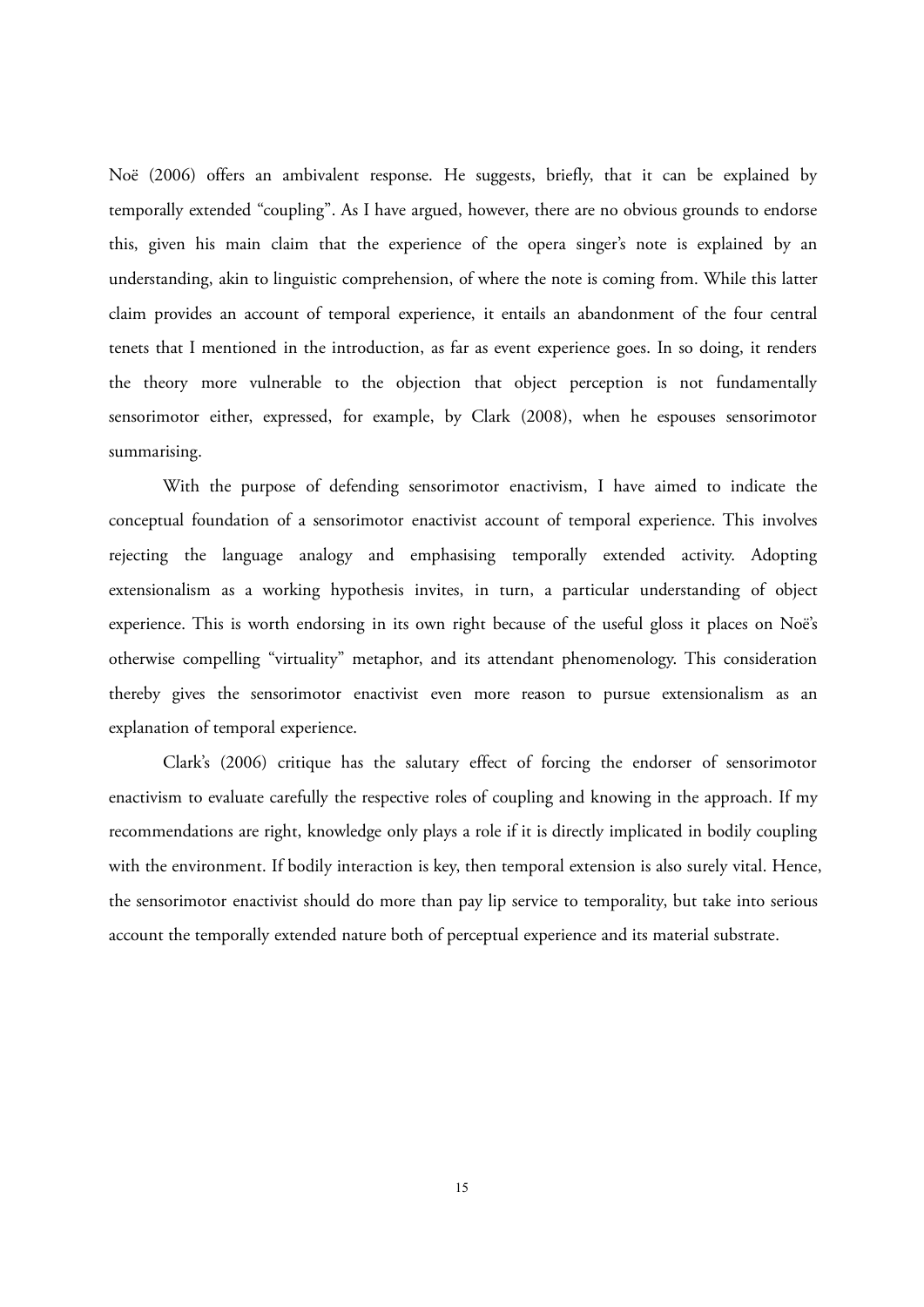## Works cited

Ballard, D. (1991). Animate vision. Artificial Intelligence, <sup>48</sup>, 57 – 86.

Brooks, R. (1991). Intelligence without representation. Artificial Intelligence, 47, 139 – 59.

Clark, A. (2006). That Lonesome Whistle: A Puzzle for the Sensorimotor Model of Perceptual Experience. Analysis, 66(289), 22–25.

Clark, A. (2008). Supersizing the Mind: Embodiment, Action, and Cognitive Extension. Oxford: Oxford University Press.

Crick, F., & Koch, C. (2003). A framework for consciousness. Nature Neuroscience,  $6(2)$ , 119 – 126.

Dainton, B. (2000). Stream of Consciousness. London: Routledge.

Dainton, B. (2010). Temporal Consciousness. The Stanford Encyclopedia of Philosophy, Fall 2010 Edition. Internet Encyclopedia. Retrieved from http://plato.stanford.edu/archives/fall2010/entries/consciousness-temporal/

Grush, R. (2007). Time and experience. In T. Müller (Ed.), *The Philosophy of Time*. Frankfurt: Klosterman. Retrieved from http://mind.ucsd.edu/papers/time&exp/time&exp.pdf

Husserl, E. (1991). On the Phenomenology of the Consciousness of Internal Time (1893-1917). (J. B. Brough, Trans.) Husserliana: Edmund Husserl - Collected Works (Book 4). Dordrecht: Kluwer.

Hutto, D. (2005). Knowing what? Radical versus conservative enactivism. *Phenomenology and the Cognitive* Sciences, 4(4), 389-405.

Hutto, D., & Myin, E. (2013). Radicalizing Enactivism: Basic Minds without Content. Cambridge, Mass.: The MIT Press.

James, W. (1981). The Principles of Psychology. Cambridge, Mass.: Harvard University Press. Originally published in 1890.

Kelly, S. (2005). The Puzzle of Temporal Experience. In A. Brook & K. Akins (Eds.), *Cognition and the Brain:* The Philosophy and Neuroscience Movement (pp. 208-238. Cambridge, UK: Cambridge University Press.

Marr, D. (1982). Vision. <sup>A</sup> Computational Investigation into the Human Representation and Processing of Visual Information. New York: W.H. Freeman and Company.

Noë, A. (2004). Action in Perception. Cambridge, Mass.: The MIT Press.

Noë, A. (2006). Experience of the World in Time. Analysis, 66(289), 26–32.